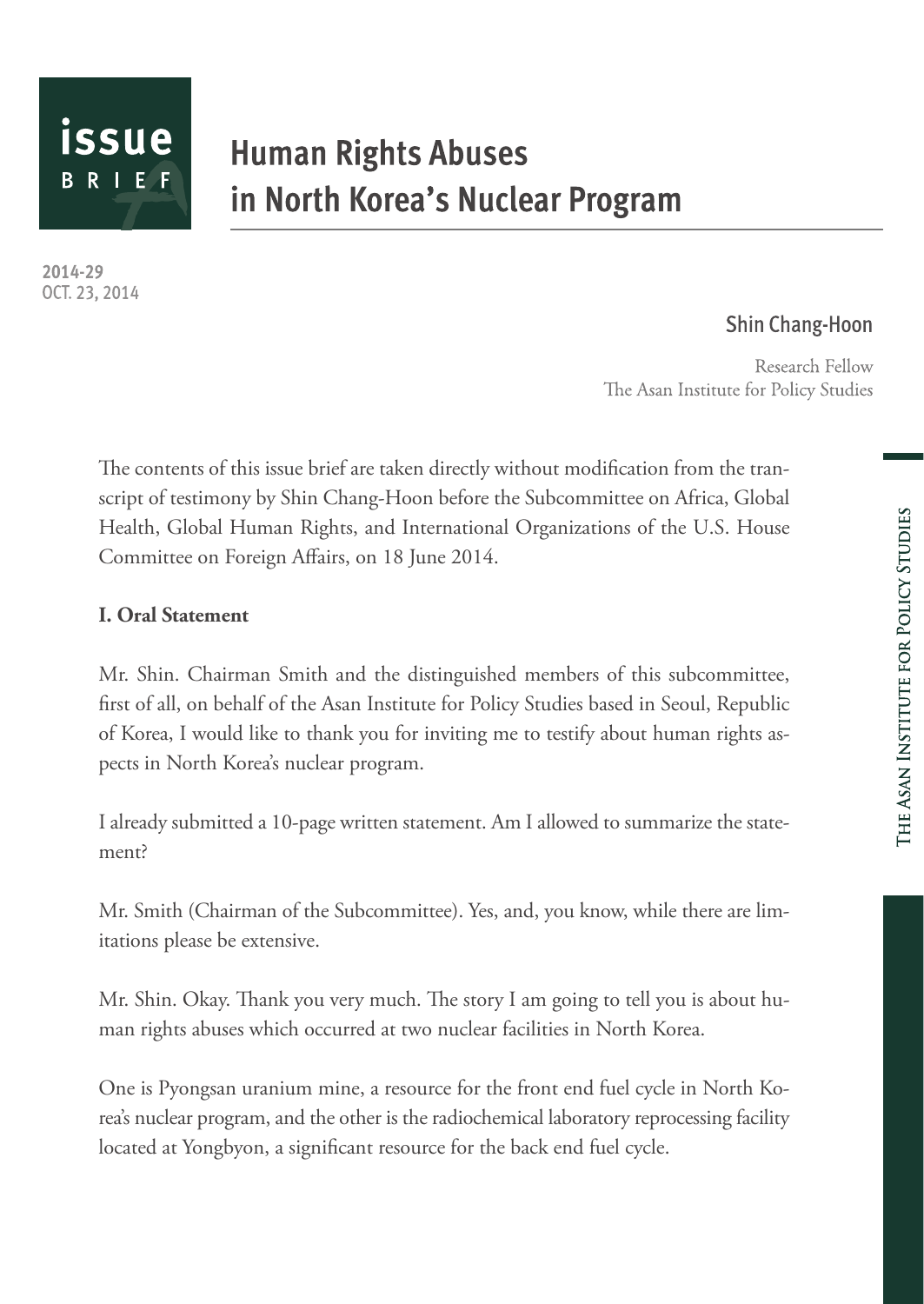In the Pyongsan uranium mine, the workers were placed under miserable and inhumane work conditions comparable to those in the conventional mines where the political prisoners and the ordinary prisoners in the prison camps worked, as detailed in the United Nations Commission of Inquiry report. High-quality food was well distributed to the workers of the uranium mine, unlike the workers in the mines of the ordinary prison camps because the nuclear program was always placed as the top priority in North Korea.

However, like the workers in the mines of ordinary prison camps they were also forced to work for 7 hours almost every day of the week and have only 1 day off in a month. They were subject to inhumane treatments including beatings.

They were conducted mainly inside underground mines with the supervisors' intentional oversight and they were beaten by metallic tools inside the mine, which horrendously terrified the workers much more than outside the mine.

Moreover, I heard clear statements from the interviewed defector that little consideration was given to work safety. For instance, the interviewee recalled that he never witnessed any ventilation system that diluted the concentration of radon and radio nuclides from the uranium ore and he also said that the quality of the anti-dust masks distributed to the workers was so bad and it was so hard to breathe with a mask that the workers inside the underground mine did not even carry them.

Since the inhalation of uranium ore dust, which consists of radon, is known as a major cause of lung cancer, no anti-dust mask during working hours means that they were directly exposed to occupational diseases.

Working for 7 hours a day may be considered not so bad but the work was extremely stressful and intense because of the increase in number of sick workers, particularly with the skin diseases in his unit.

During certain periods of time he witnessed that only half of the unit members were available for work. The lack of available workers created a heavier and more intense workload because of the onerous allocation of daily work quotas.

We interviewed another defector who worked at the Yongbyon radio chemical labora-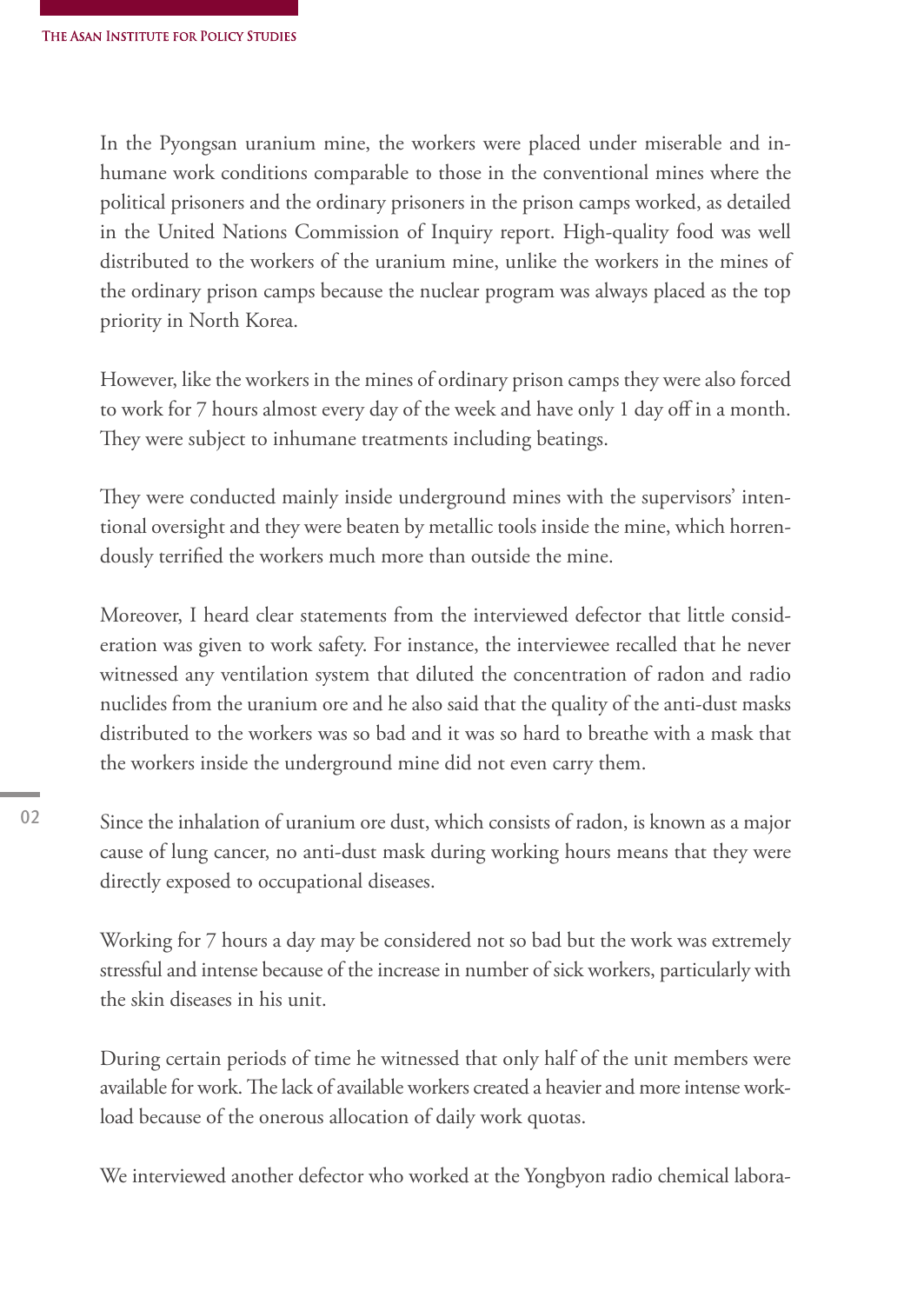tory that was concluded during inspections by the international agency IAEA to be a reprocessing facility. He was an analyst of the concentration of high levels of radioactive chemicals.

As he and his colleagues dealt with high levels of radiological substances and waste, they carried film badges, which are called dosimeters, which gauged the radiation doses in the workplace.

However, the badges were monitored only once every 3 months and the workers were never informed of the results of these monitoring tests unless severe symptoms of radiation sickness were present and visibly apparent.

Interestingly, he had a group of colleagues whose work duties included helping other workers shake off their fatigue and sleepiness during working hours. In addition, according to his testimony, the fertility of women laborers was very low. For instance, in his department 60 percent out of a total of 50 workers were women but most of the women who got married could not conceive children while working at the factory.

The interviewee witnessed many workers who suffered from nausea, vomiting, fatigue, and fevers at the workplaces, even a sloughing of skins. To make matters worse, North Korea, as a rigid totalitarian regime, controlled the flow of any sensitive information, especially between the workers in the nuclear facilities.

This hampers the voluntary and bottom-up development of safety and security culture among the workers in the nuclear facilities. In addition, since North Korea left the NPT regime and the IAEA in the early 1990s, the workers could not update internationally-accepted safety standards and work conditions for over the past 20 years.

Human factors really matter in ultra hazardous activities like nuclear program. North Korea's nuclear program is known as having developed with the sacrifice of the North Korean population.

However, we should not ignore the sacrifice of workers in North Korea's nuclear facilities as well. If Six-Party Talks resume, this kind of human rights violations in nuclear facilities must be negotiated. I hope that you find this testimony to be useful to further discussions on North Korea's human rights abuses and crimes against hu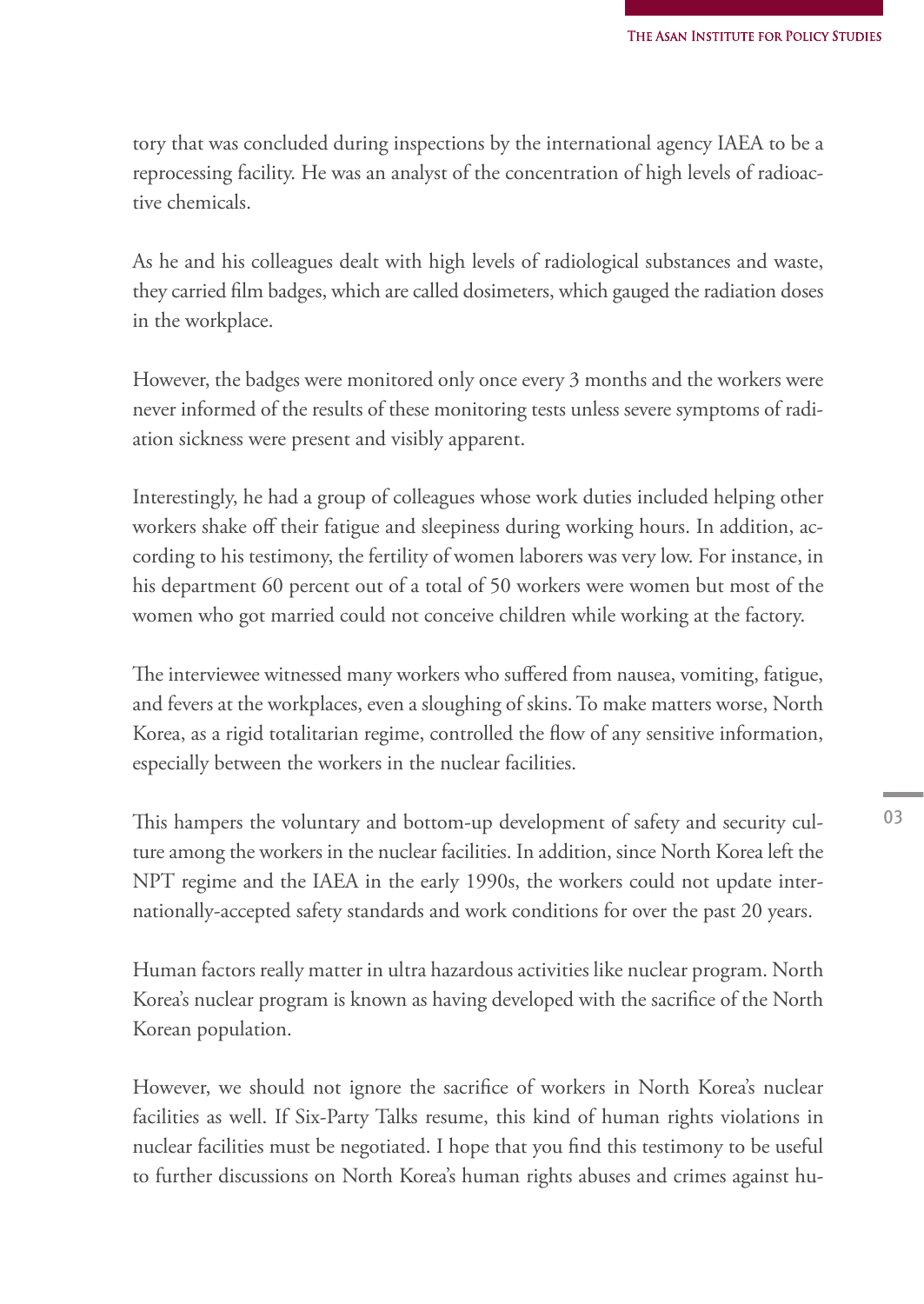manity at this committee.

Thank you very much for your attention.

#### **II. Prepared Written Statement**

My name is Chang-Hoon Shin, Director of the Center for Global Governance at the Asan Institute for Policy Studies, an independent and private think-tank based in Seoul, South Korea. First, I would like to thank the subcommittee for the opportunity to appear today and to give testimony on North Korea's human rights abuses and crimes against humanity. The views I express in this congressional hearing reflect my own personal observations and do not represent any official position of the Asan Institute or the government of the Republic of Korea. My observations are based upon personal interviews conducted with North Korean defectors who worked inside North Korea's nuclear facilities such as the reprocessing facility located at Yongbyon $^{\rm l}$  and the uranium mine in Pyongsan.<sup>2</sup>

## *Key Findings and Recommendations of the United Nations Commission of Inquiry Report*

- 1. The United Nations Commission of Inquiry on human rights in the Democratic People's Republic of Korea (DPRK) recently completed its mandate and submitted a final report to the UN Human Rights Council in March.<sup>3</sup> The Commission findings have stated that the North Korean human rights abuses are exceptional and unprecedented and the situation "does not have any parallel in the contemporary world."<sup>4</sup> This is due to the fact that human rights violations have occurred and are currently being perpetrated during peacetime, not in the course of an armed conflict.
- 2. Amongst the various findings of the Commission, the comprehensive and detailed report outlines the following three key points that embody the seriousness and extreme gravity of the human rights situation in North Korea.
	- (1) The Report characterizes North Korea as a totalitarian State, "a state that does not content itself with ensuring the authoritarian rule of a small group of people, but seeks to dominate every aspect of its citizens' lives and terrorizes them from within."5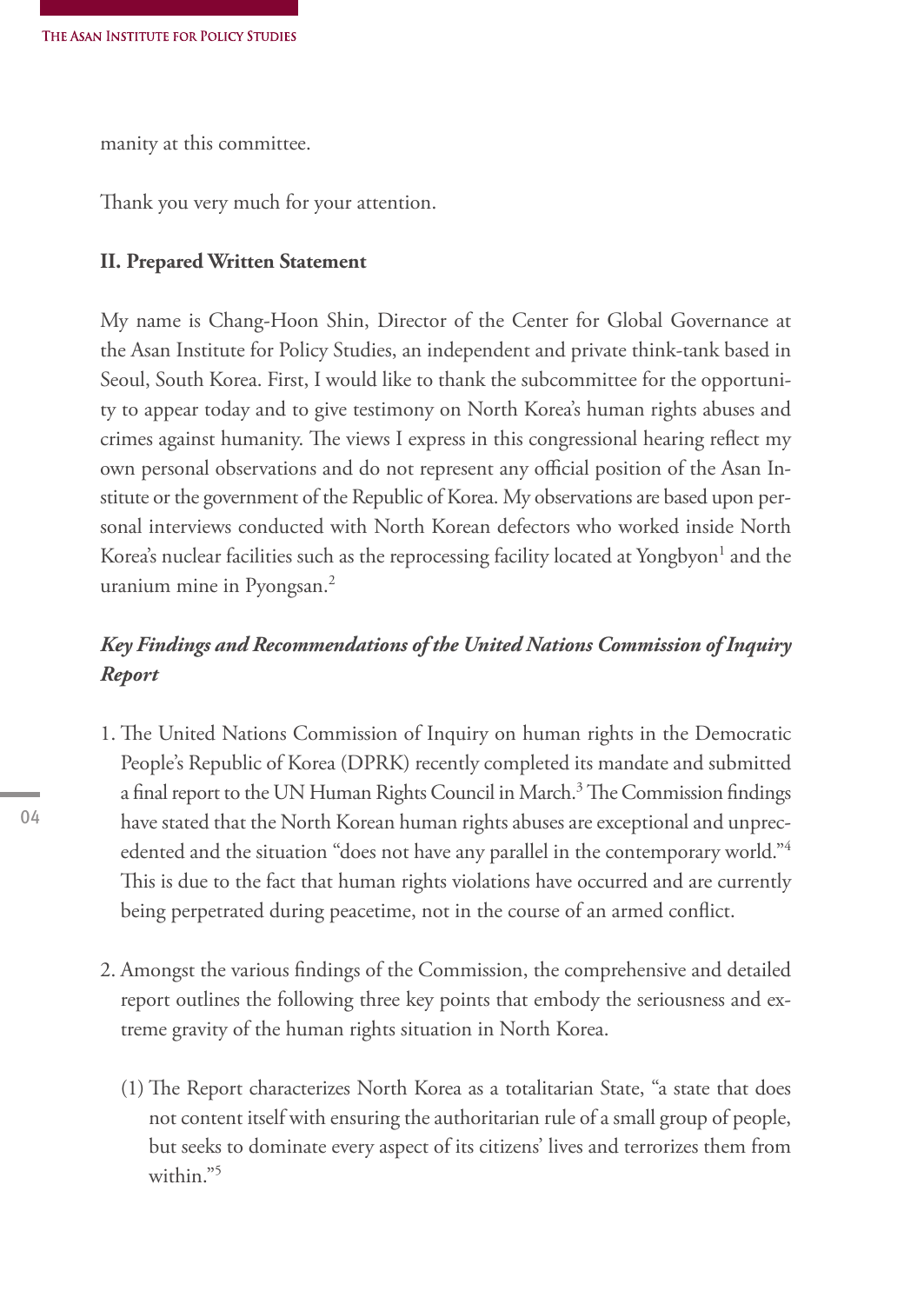- (2) North Korea has committed "crimes against humanity" and other grave, widespread and systematic human rights violations as a matter of "State Policy". In accordance with international criminal law and the Rome Statute of the International Criminal Court, two elements must be present in order to constitute "crimes against humanity": (a) Individuals must commit inhumane acts with the requisite criminal intent; and (b) These inhumane acts must form part of a widespread or systematic attack directed against a civilian population. The Rome Statute also requires that the attack be pursuant to, or in furtherance of, a state or organizational policy.<sup>6</sup> Various crimes against humanity committed by North Korea were documented in the report. However, North Korea has been unwilling to implement its domestic and international obligations to bring the perpetrators to justice, because those perpetrators have acted in accordance with State policy.
- (3) These crimes center around Kim Jong-un, the Supreme Leader of North Korea, because he has effective control and command of all organs and branches of the government. He receives direct and daily reports on the specific actions, policies, and decisions of all governmental bodies. This means that he has requisite knowledge of the ongoing human rights abuses. The Commission concluded from the evidence it gathered that officials from the State Security Department, the Ministry of People's Security, the Korean People's Army, the Office of the Public Prosecutor, the Special Military Court, as well as other courts and the Workers' Party of Korea have in the past committed and are presently committing crimes against humanity. The Commission further found that these officials are acting under the effective control of the central organs of the Workers' Party of Korea, the National Defence Commission and, ultimately, the Supreme Leader.8 The Commission made Supreme Leader Kim Jung-un aware of its findings in a formal written letter given to the North Korean government.
- 3. The UN COI makes comprehensive recommendations with regard to: 1) the North Korean Government, 2) China and other States, 3) the Korean People, 4) States and civil society organizations, 5) States, foundations, and engaged business enterprises, and 6) the international community and the United Nations. Amongst them, particular attention deserves to be paid to the recommendations on the responsibility to protect (R2P).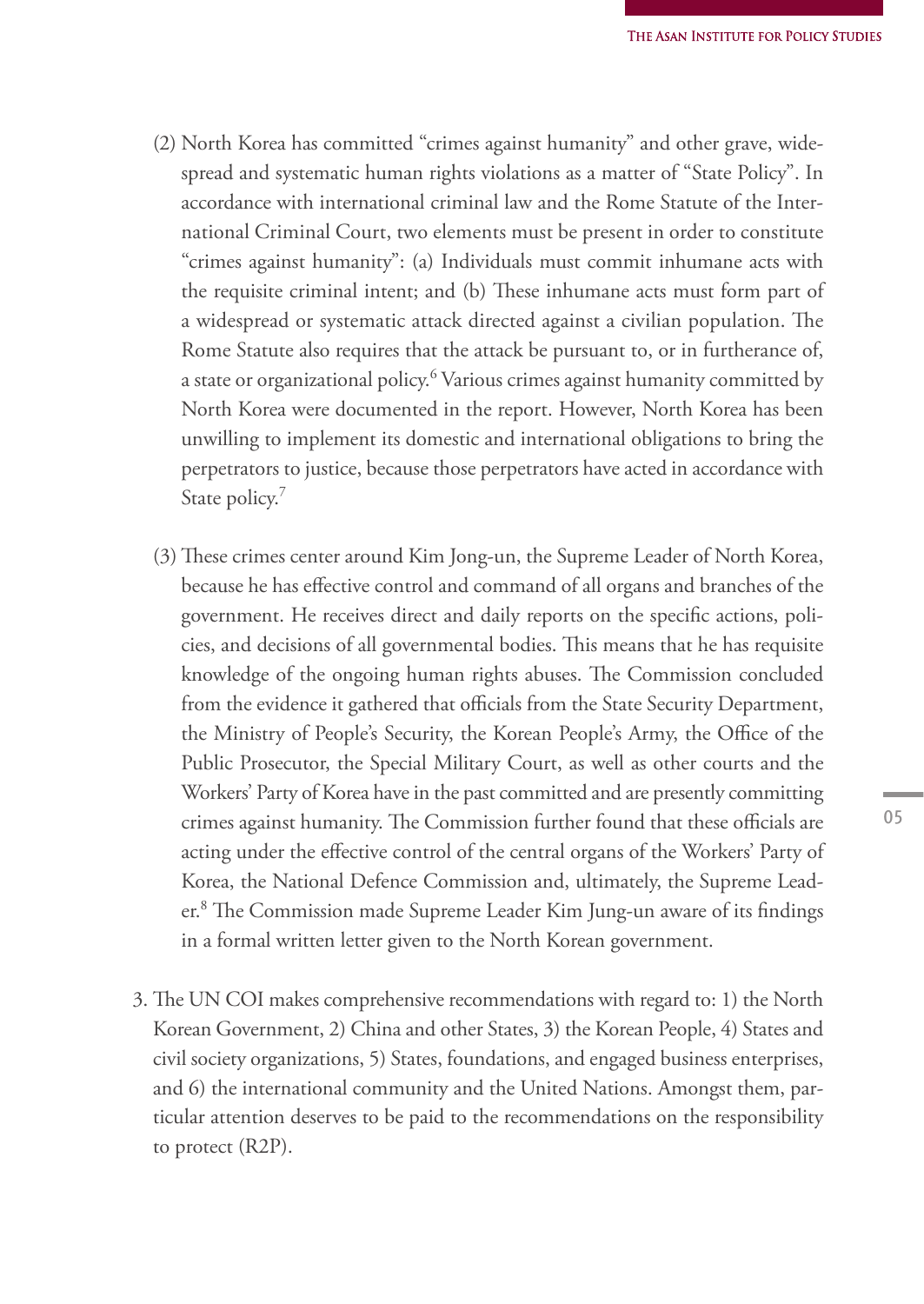- 4. The three pillars of the R2P principle are:
	- (1) Each individual State has the primary responsibility to protect its populations from genocide, war crimes, crimes against humanity and ethnic cleansing, and their incitement (Pillar one – The protection responsibilities of the State);
	- (2) The international community has a responsibility to encourage and assist States in fulfilling this responsibility (Pillar two – International assistance and capacity-building);
	- (3) If a State is manifestly failing to protect its populations, the international community must be prepared to take collective action to protect populations, in accordance with the Charter of the United Nations (Pillar three – Timely and decisive response).<sup>9</sup>

The recommendations of the UN Commission with regard to R2P include all aspects of these three pillars.

As for pillar one, the UN COI recommends to the North Korean government that it implement many changes including profound political and institutional reforms to introduce genuine checks and balances upon the powers of the Supreme Leader and the Workers' Party of Korea.<sup>10</sup>

06

As for pillar two, the UN COI recommends that States and civil society organizations work together to foster greater opportunities for people-to-people exchanges such as dialogue and contact in order to provide North Korean citizens with opportunities to share information and be exposed to experiences outside their home country.<sup>11</sup> In addition, it recommends that States, foundations, and engaged business enterprises provide more support to civil society organizations that are working to improve the human rights situation in North Korea, including efforts to document human rights violations and to broadcast accessible information into each country.<sup>12</sup>

With regard to options for pillar three, the UN COI recommends that the United Nations Security Council refer the human rights situation in North Korea to the International Criminal Court (ICC) as well as enact and implement targeted sanctions against those who appear to be most responsible for carrying out crimes against hu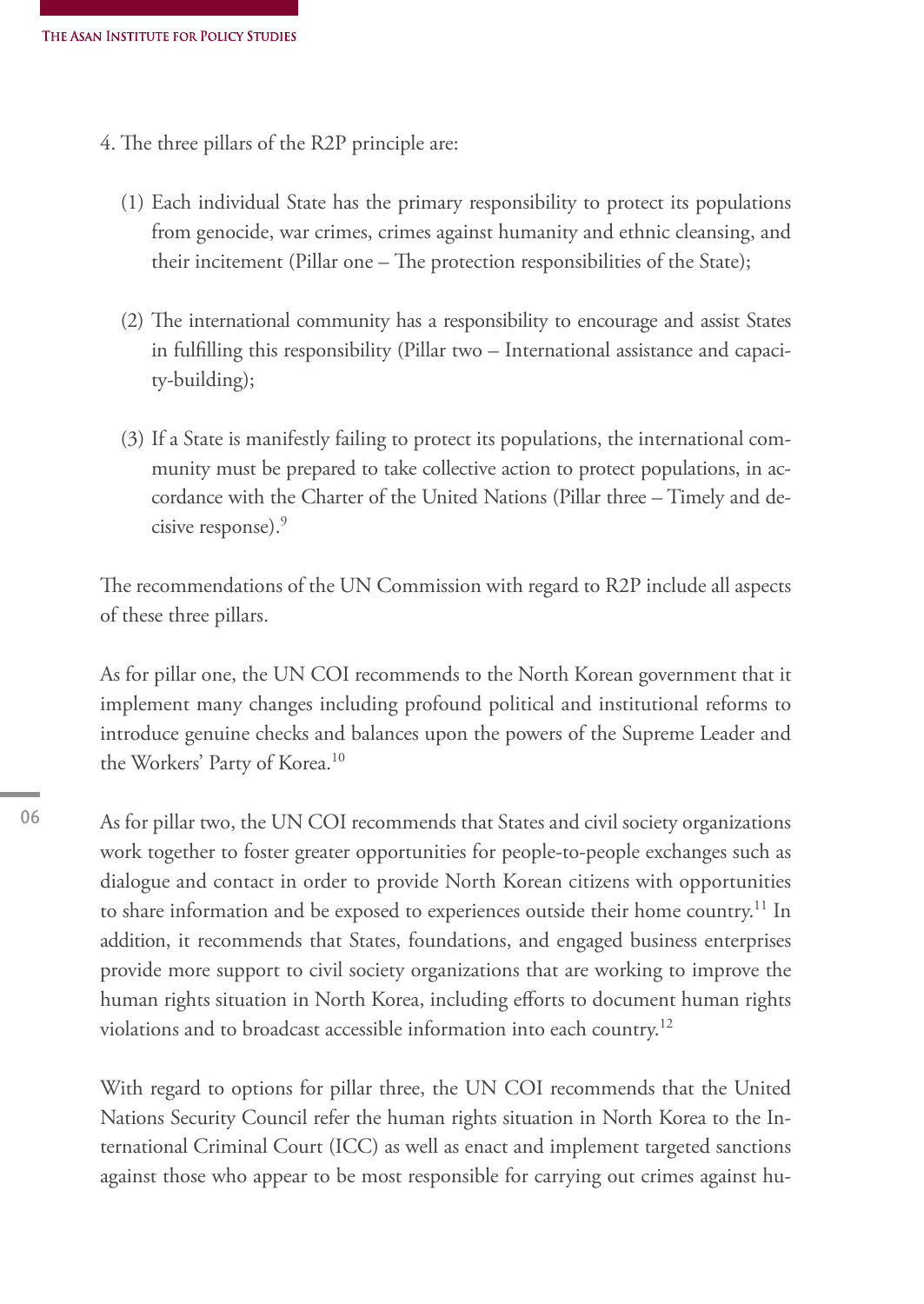manity.<sup>13</sup> Interestingly, the UN COI does not explain what would constitute these targeted sanctions. Instead it clearly states that it does not support wholesale unilateral or multilateral sanctions that are targeted against the population or the economy. However, the 2009 Report of the UN Secretary-General on "Implementing the Responsibility to Protect" categorizes targeted sanctions as those restrictions imposed on travel, financial transfers, luxury goods and arms transactions.<sup>14</sup> This report urges member states to pay particular attention to restrictions on the flow of arms or police equipment, which could be misused by repressive regimes.<sup>15</sup> In regards to individuals and entities that are engaged in the nuclear development program in North Korea, sanctions on travel, financial transfers, luxury goods and arms transactions have already been imposed.<sup>16</sup> Additional sanctions must be imposed to block the sale or transfer of police equipment to those who are responsible for crimes against humanity.

## *Beyond the findings of the Report: Human Rights Aspects in North Korea's Nuclear Program*

5. The UN COI report also contains information on the North Korean nuclear program, but does not explain what implications the nuclear program has for the human rights situation in North Korea. The High Commissioner for Human Rights, Navi Pillay's statement that concerns about North Korea's nuclear weapons program should not overshadow the deplorable human rights situation in North Korea,<sup>17</sup> well represents why the work conditions and environment in North Korea's nuclear facilities have not been investigated within the context of systematic, widespread and grave violations of human rights. Moreover, the mandate of the COI was confined to the nine substantive areas: 1) violations of the right to food, 2) the full range of violations associated with prison camps, 3) torture and inhuman treatment, 4) arbitrary arrest and detention, 5) discrimination, in particular in the systemic denial and violation of basic human rights and fundamental freedoms, 6) violations of the freedom of expression, 7) violations of the right to life, 8) violations of the freedom of individual movement, and 9) enforced disappearances, including in the form of abductions of nationals of other states. Therefore, the investigations of the COI could not focus on the work conditions and working environment of the laborers in North Korea's nuclear facilities.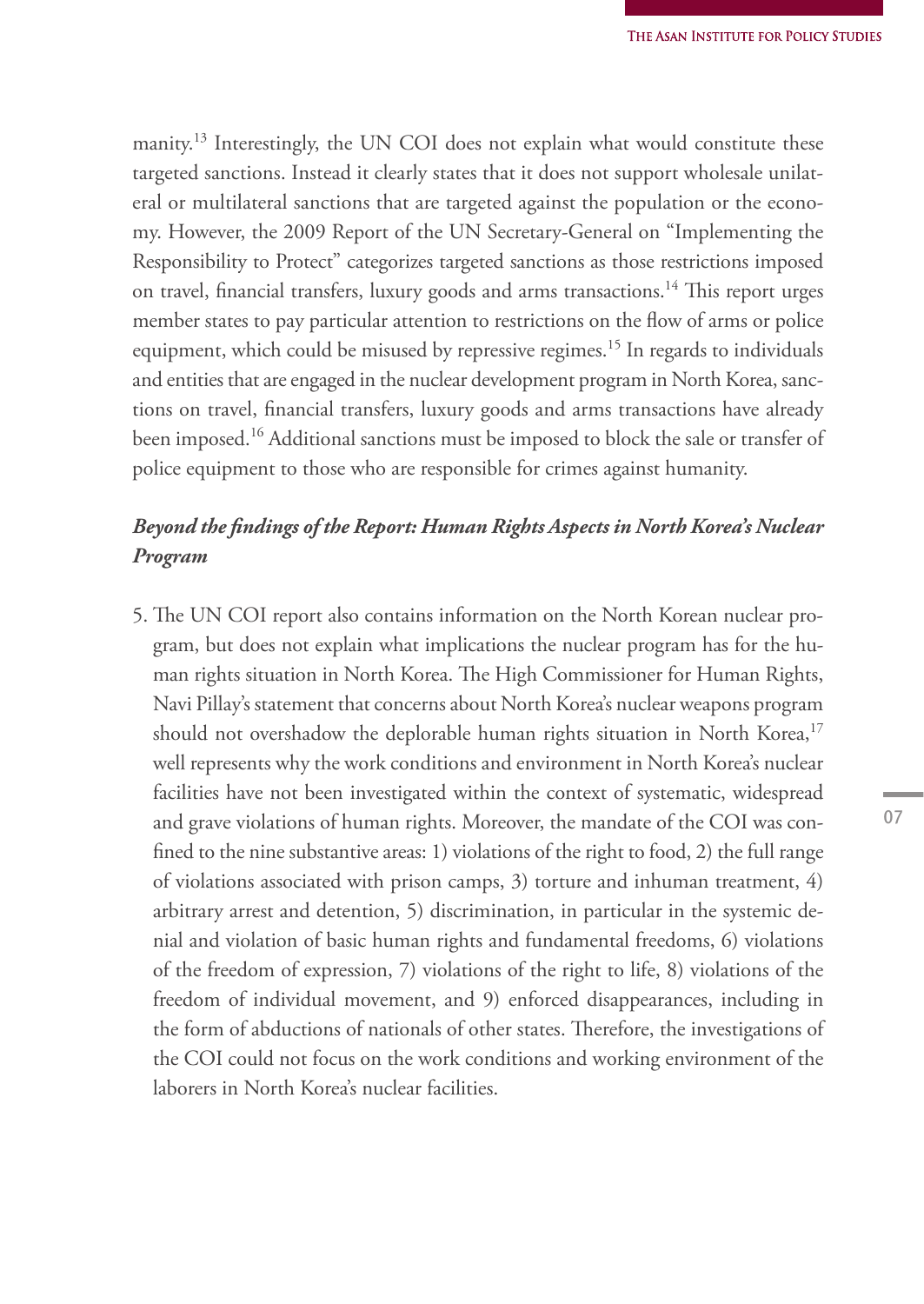6. Article 23 of the Universal Declaration of Human Rights (UDHR) stipulates:

- (1) Everyone has the right to work, to free choice of employment, to just and favorable conditions of work and to protection against unemployment.
- (2) Everyone, without any discrimination, has the right to equal pay for equal work.
- (3) Everyone who works has the right to just and favorable remuneration ensuring for himself and his family an existence worthy of human dignity, and supplemented, if necessary, by other means of social protection.
- (4) Everyone has the right to form and to join trade unions for the protection of his interests.

Article 25 of the UDHR stipulates that everyone has the right to rest and leisure, including a reasonable limitation on working hours and periodic holidays with pay.

- 7. Articles 7 and 8 of the International Covenant on Economic, Social and Cultural Rights (ICESCR), which North Korea has ratified, contains similar guaranteed rights. In accordance with Article 7(b) of the ICESCR, the States Parties to the present Covenant must ensure, in particular, safe and healthy working conditions.
- 8. The International Labour Organization (ILO) has also played a significant role in galvanizing the protection of workers from ionizing radiation. The Convention concerning the Protection of Workers against Ionizing Radiation, known as ILO Convention No. 115, was adopted under the auspices of the ILO in June 1960 and entered into force in June 1962. The ILO has also cooperated with other international organizations on these issues. For instance, the International Basic Safety Standards for Protection against Ionizing Radiation and for the Safety of Radiation Sources (BSS) was jointly developed by six international organizations such as the Food and Agriculture Organization (FAO), IAEA, ILO, the Nuclear Energy Agency of the Organization for Economic Co-operation and Development (OECD/NEA), the Pan American Health Organization (PAHO), the World Health Organization (WHO). The BSS establishes basic requirements to protect against the risks associated with exposure to ionizing radiation and ensure the safety of workers from in their working environment.<sup>18</sup> It supplements the object and purpose of the 1960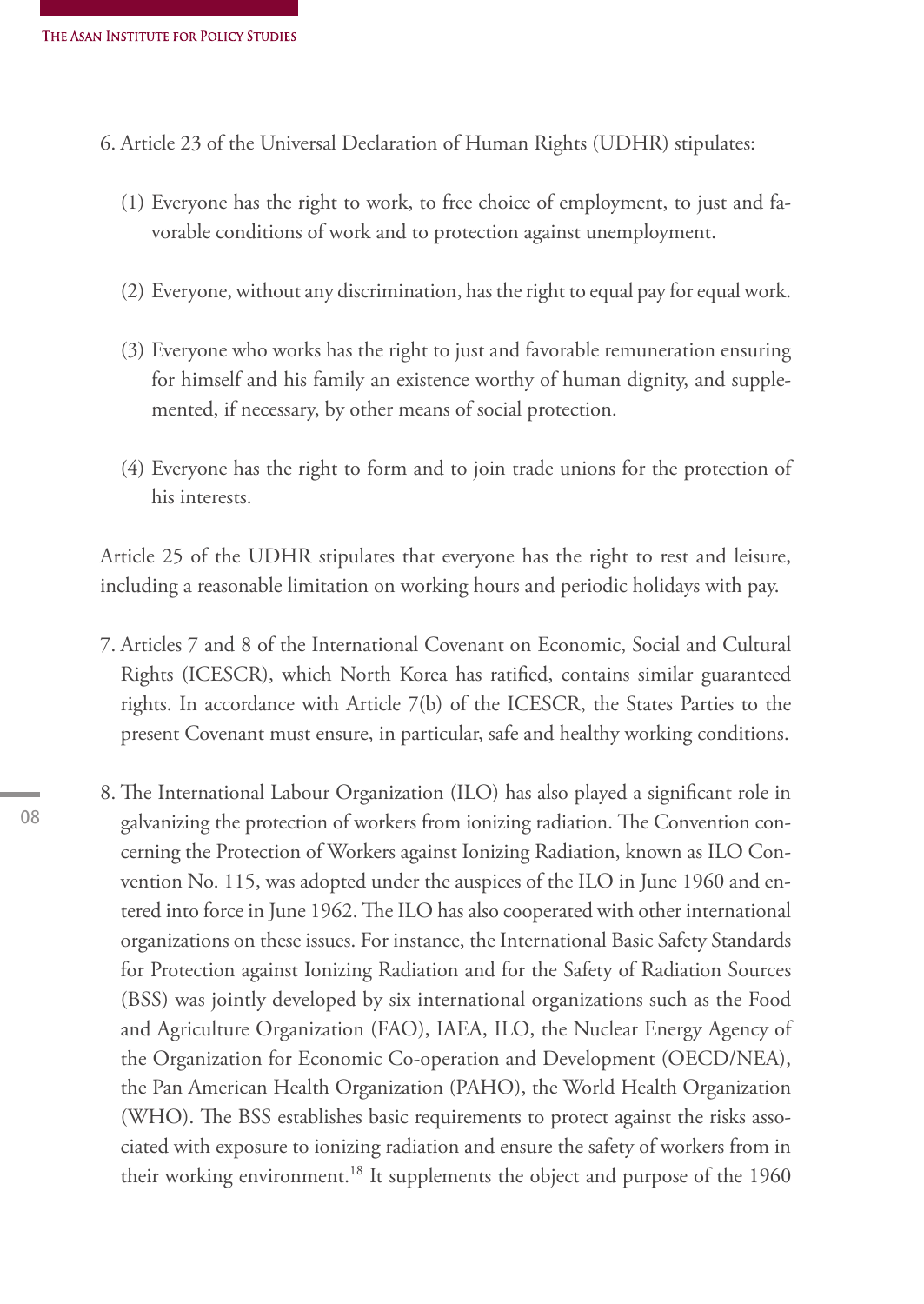ILO Convention No. 115. The ILO has also maintained good relations with international scientific communities, for example, with the International Commission on Radiological Protection (ICRP), whose work has been the primary basis for the development of international standards on radiation.

#### *Interviews conducted by the Asan Institute for Policy Studies*

- 9. This year the Asan Institute for Policy Studies organized a task-force team in order to increase public awareness about the crimes against humanity and other gross human rights abuses occurring in North Korea, immediately after the release of the UN COI Report in February. The team has tried to identify laborers with work experience in North Korea's nuclear facilities and conducted interviews with them. The purpose of these interviews was not to gain further information on the development of its nuclear program, but to obtain findings on the working conditions, environment, and the situation of workers' safety and health in North Korea's nuclear facilities. The team prepared questions based upon the international instruments described above and conducted interviews with those defectors who had worked in North Korea's nuclear facilities.
- 10. The international community has viewed North Korea's nuclear program as one of the greatest challenges to the global non-proliferation regime. The North Korean problem has always been criticized and examined primarily through the lens of non-proliferation. It is only recently that the international community has become interested in the safety of North Korea's nuclear facilities as well as the security of nuclear materials contained in North Korea. However, no observations have been released with regard to the working conditions, environmental factors, and workers' safety and health concerns such as occupational illness that have a significant impact on human rights in the country. Therefore, these observations may provide the international community with additional evidence of the dangers of North Korea's nuclear program and make it possible to link the issue of North Korea's nuclear program with the issue of its severe human rights violations.
- 11. As noted above, the interviews were conducted with North Korean defectors who had worked inside North Korean nuclear facilities such as the reprocessing facility at Yongbyon and the uranium mine in Pyongsan. All of the interviews were conducted and recorded with the consent of the defectors.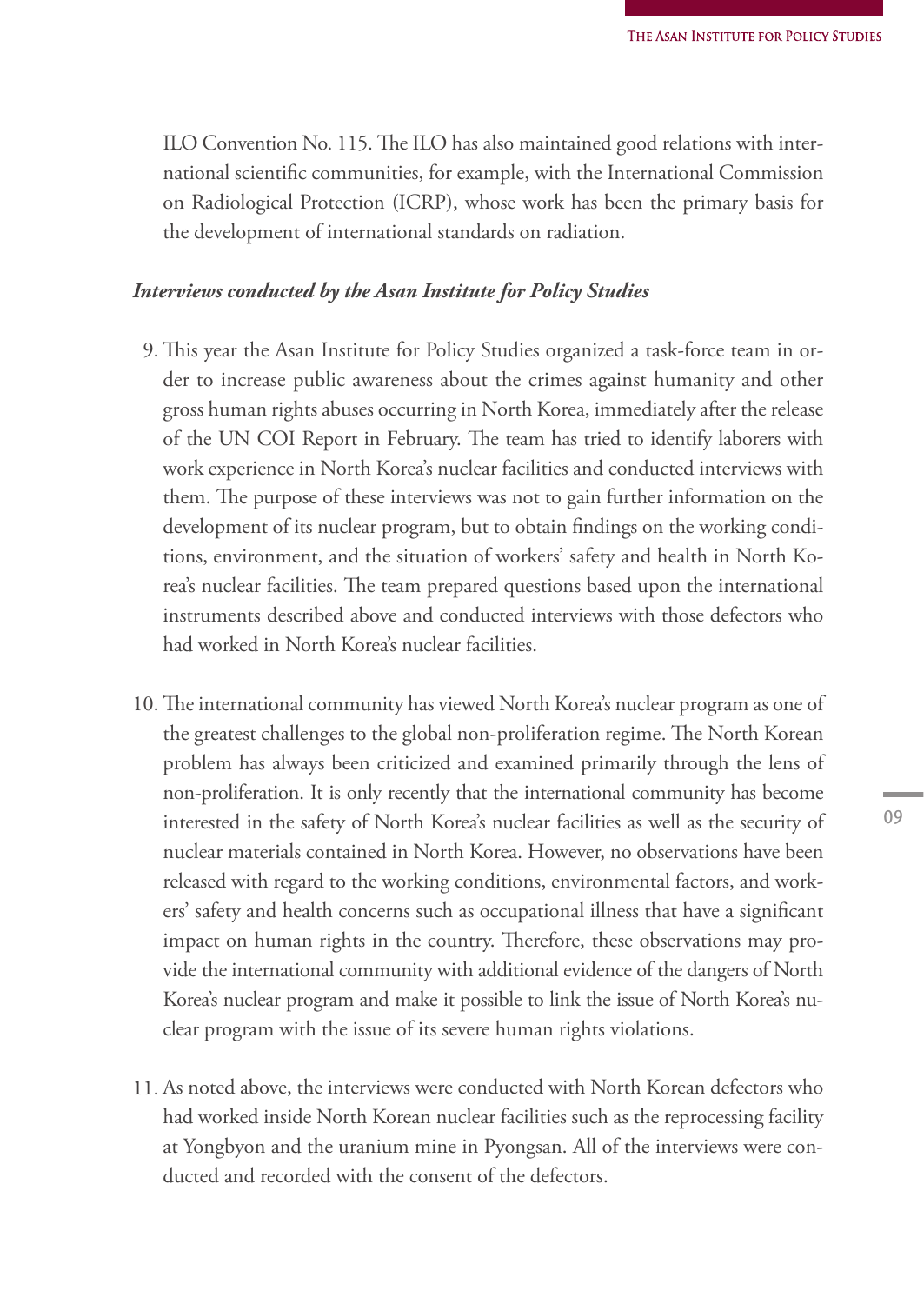#### *Interview with a defector who had worked at the uranium mine in Pyongsan*

- 12. The mining of uranium ores generates ore dust, which disperses into the air inside the mine and gives rise to an inhalation hazard.<sup>19</sup> Recently, it has been known that the radiological hazards in uranium mines are mainly due to the airborne radionuclides which consist of radon and its related products. They occur in other types of mines as well and in some instances cause severe occupational illnesses, including lung cancer. However, considerable attention to these problems has only become a recent phenomenon, as the demand for nuclear fuel rapidly increases. External radiation hazards in uranium mines are generally low and do not pose significant problems, but inside the mines where the ore grade is relatively high external radiation poses a significant hazard. Because of recent debates that have presented epidemiological evidence of lung cancer caused by inhalation of radon and its daughter products, safety measures such as mechanical dilution ventilation, confinement or suspension of radiation sources, and personal protection and job rotation have been implemented. These have developed into important precautionary measures that are now implemented for the purpose of maintaining a safe work environment in uranium mines and mills.<sup>20</sup> Bearing these radiological hazards and protective measures in mind, the research team at the Asan Institute was able to obtain some interesting observations by interviewing the defectors using the information checklist below.
	- General description of the workplace
	- Ventilation mechanism/effluent control system
	- Work hours and rotation schedules
	- Distribution of work suits and other protective equipment such as anti-dust masks, hat and boots
	- Lunch time and location of food consumption
	- Experience with and/or being a direct witness of illness
	- Distribution of dosimeters (film badges) to the workers in mines for monitoring their dose limits
	- Education on occupational safety hazards and work environment
	- Health examination
	- Distance of the civilian residences, farms, and schools from the mining facility
	- Any witness of environmental pollution or accidents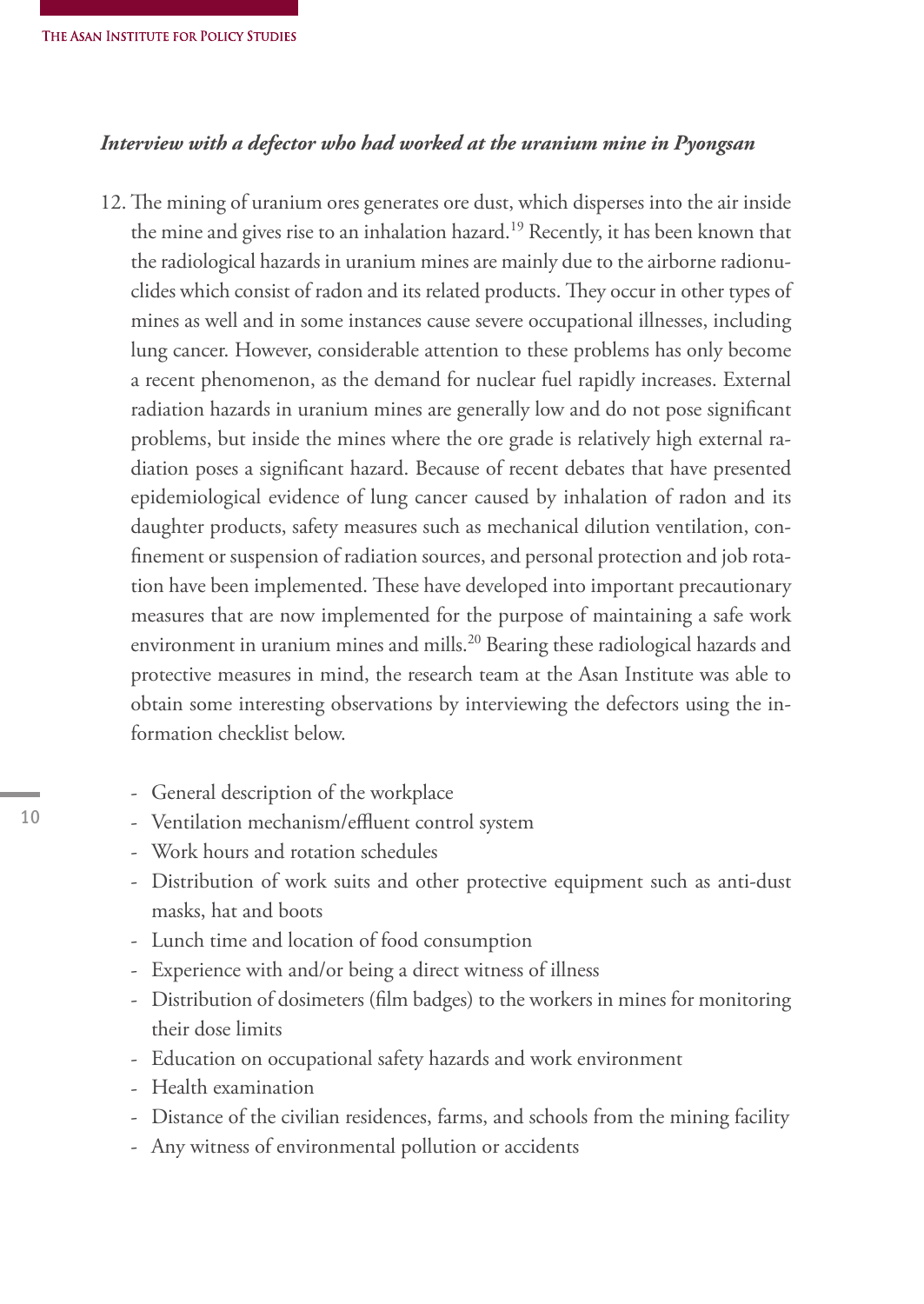- 13. The UN COI report refers to work conditions and the safety of laborers on two occasions. The first reference describes the inhumane conditions of detention in Ordinary prison camps (*kyohwaso*).21 The other refers to the testimony of a prisoner of war who had been forced to work in mines.<sup>22</sup> The working conditions of North Korean laborers in conventional mines as illustrated in the report are extremely harsh and miserable. According to the testimony of the interviewed defectors, the working conditions in Pyongsan uranium mine are better in some regards and worse in other aspects than the conditions that exist in conventional mines. However, despite some differences it is evident that on the whole, the work and safety conditions in the uranium mine are just as miserable and inhumane as the conditions in conventional mines. One may conclude from the defectors' testimony that there have been systematic, widespread and grave human rights abuses in the mine. The following is a brief summary of the information gathered from defectors' testimony.
- 14. One defector interviewed entered the Korean People's Army in August 1995 when he was under the age of 18 and worked at an assigned mine location from August 1995 to June 1996. He maintained that he and his colleagues were recruited for work at a gold mine in Pyongyang, but they were dispatched to the Pyongsan uranium mine instead. They belonged to the 131st army unit (*Jidoguk*) controlled by the Atomic Department (*Wonjaryok Chong-guk*) in the Central Workers' Party. The mission of the unit was to build rails to allow access to the mine, to dig an underground mine, and to repair rails and mining structures. The mine site consists of underground mines, related mills, and the Pyongsan Chemical factory. The army units engaged only in the work of digging an underground mine. Civilian workers mined the uranium ore inside an underground mine dug by the army. Most of them were retired soldiers. Each underground mine had an air compressor that provided the underground mine with air ventilation and a rest area where the workers could have lunch. The civilian miners continued to use the air compressor and the rest area after the army unit left to dig another underground mine. However, the interviewee recalled that he never witnessed any ventilation system that diluted the concentration of Radon, an essential protective measure that is essential for ensuring more safe and healthy work conditions. To make matters worse, he stated that the quality of the anti-dust mask distributed to the workers was so bad that the workers working inside the underground mine did not carry the anti-dust mask with them. As a result, the workers regularly engaged in this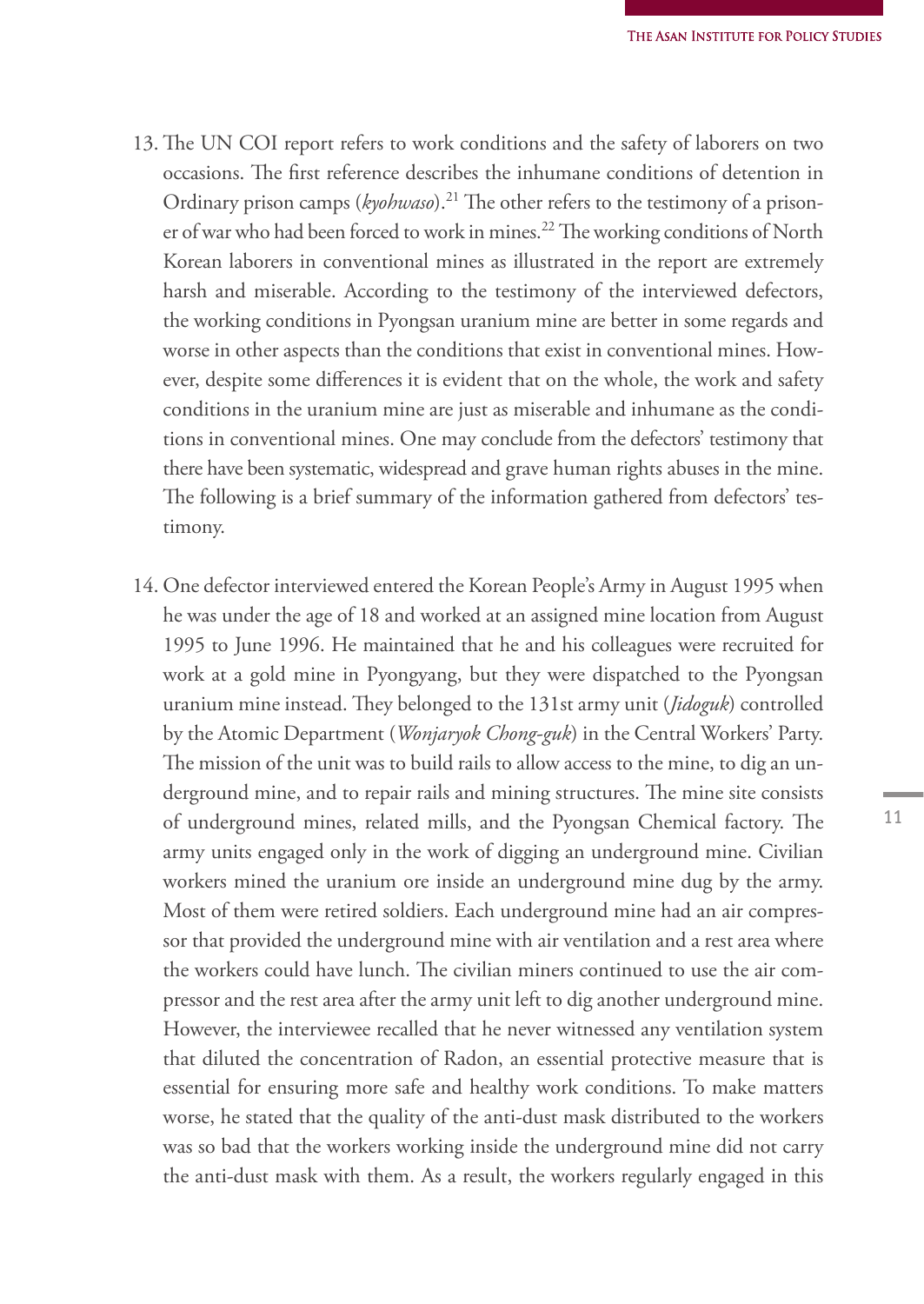work without taking adequate safety precautions or measures.

- 15. The interviewee worked for eight hours a day broken up into three different time shifts. Since he was novice laborer, he worked only from 8:00am to 4:00pm. The workers were permitted to have lunch from 12:00 to 1:00 pm, so this made a total of seven work hours in one day. Considering the fact that the prisoners in ordinary prison camps were forced to work for 9-12 hours every day of the week, the working conditions at the mine could be considered far better. Additionally, the interviewee stated that the workers were well-fed with special foods that were not distributed to ordinary citizens in North Korea. However, the workers were forced to labor almost every day of the week like prisoners in ordinary prison camps. The interviewee recalled that he had a rest day once a month. Accordingly, the workers in mines were not permitted an adequate right to rest and leisure, including a reasonable limitation on working hours and periodic holidays with pay as mentioned earlier in my statement.
- 16. The defector also related the fact that education on safety standards was conducted for a month as part of the initial work training. In the educational program, the workers were not notified of the hazards of uranium ore. The work suits, boots and anti-dust masks were also distributed to the workers, but no dosimeter (film badge) was given out to the workers. The dosimeter is of the utmost importance for controlling the exposure of workers to external radiation, the related daughter products of radon, and ore dust. A regular health examination was conducted on all laborers, but the doctors had never informed the individual workers of the results of their health examinations.
- 17. The interviewed defector stated that working for seven hours a day was not so bad, but the work was extremely stressful and intense because of the increasing number of patients (sick workers) in his unit. During certain periods of time, he witnessed that only half of the unit members were available for work. The lack of available workers created a heavier and more intense workload, because of the onerous allocation of daily work quotas.
- 18. The workers sometimes were also exposed to inhuman treatments when they worked inside an underground mine. They were beaten by superiors using the digging tools inside the mines. The chief supervisor intentionally did not come inside the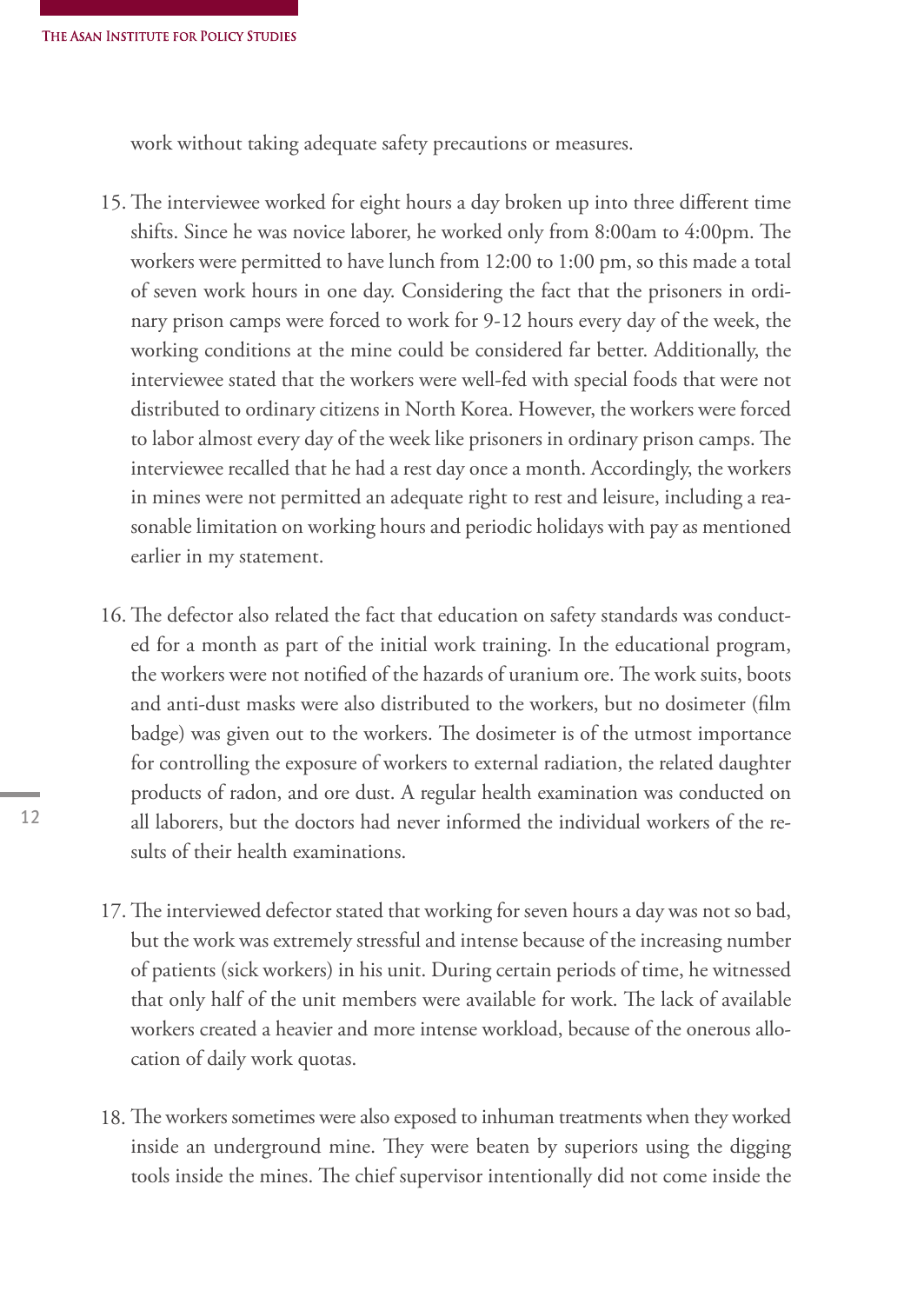mine in order to overlook or ignore the inhuman treatment that was occurring. If a bad relationship formed between the lower-ranked workers and the higher-ranked ones in the army barracks, the former retaliated by beating or abusing the latter inside a mine.

#### *Interview with a defector who had worked at the reprocessing facility in Yongbyon*

- 19. Another defector interviewed worked at the Radiochemical Laboratory in the Yongbyon nuclear facility as an analyst of radioactive chemicals from April 1988 to December 1994. He belonged to the so-called December Enterprise where about 1,000 scientists and laborers worked. The workplace was located about 4km distance from a village where the families of the workers from the Yongbyon nuclear facility resided. The population of the village was around 50,000.
- 20. The interviewee's work was to analyze the concentration of high levels of radioactive chemicals in an ample by using colorimeter. Since he dealt with high-level radioactive chemicals, the information checklist our team prepared for this interview was different from that of the defector who had worked at the Pyongsan uranium mine. The information checklist for this interview was as follows:
	- General description of the workplace
	- Providing appropriate information of security and safety, education and training
	- Personal protective equipment and safety standards
	- Witness of radiation injury and/or direct experience with illness
	- Distribution of dosimeters (film badges) to the workers for monitoring their dose limits
	- Education on occupational safety hazards and work environment
	- Health examination
	- Distance of civilian residences, farms, and schools from the nuclear facility
	- Any witness of environmental pollution or accidents
- 21. The interviewee recalled that he was trained for about a year, but had never heard of or had no knowledge of what kind of chemicals he was required to analyze. No one in the factory gave him this information. He majored in mechanical engineering at the university undergraduate level, so he did not know the identity of the chemicals. His job only involved work to let the scientists know what colors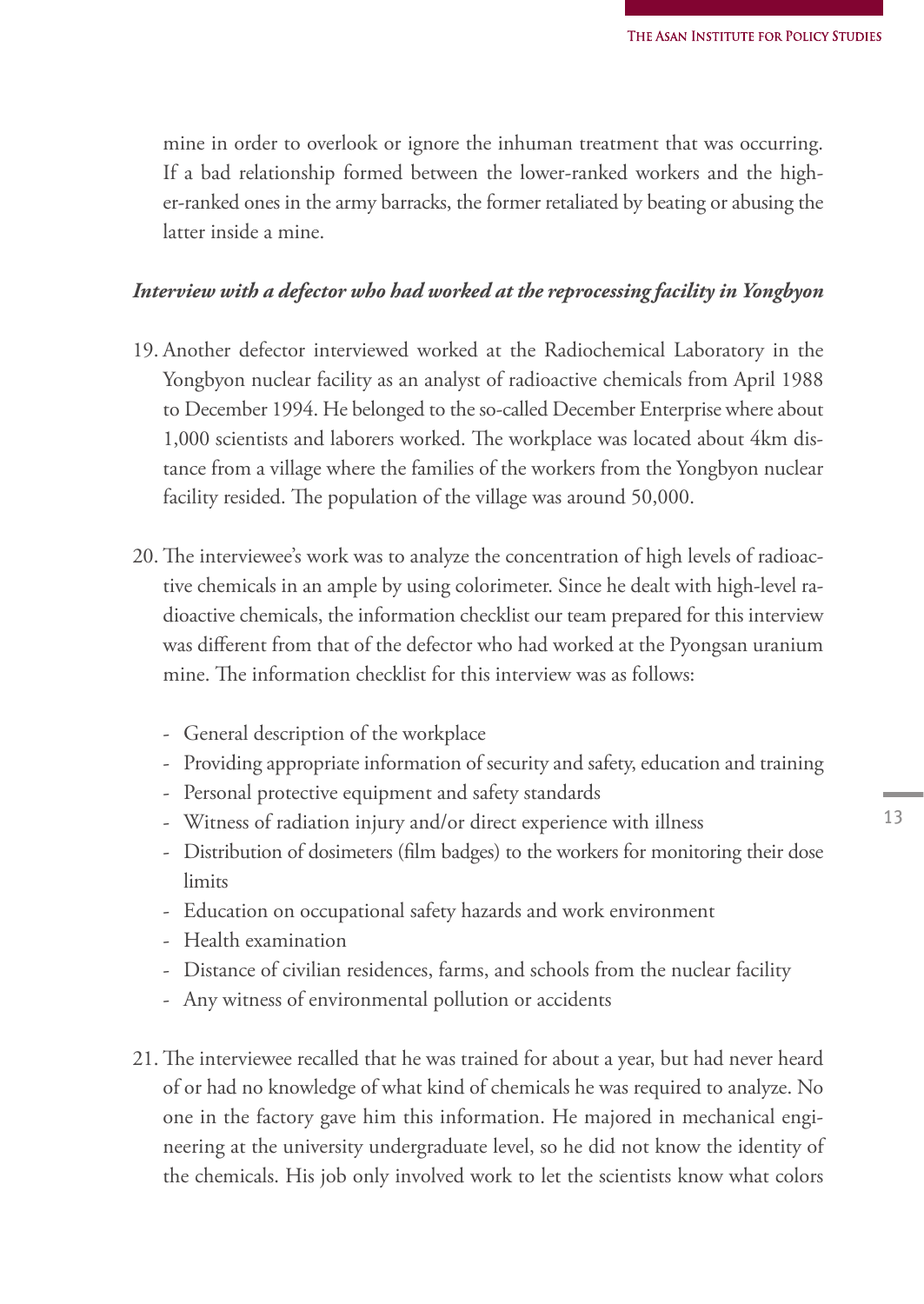showed up on the colorimeter. The ample that contained the chemicals was delivered through pipelines connected to his workplace. After their delivery, he placed the ample into a transparent box with 60cm thickness and manipulated the ample with the robot arms.

- 22. For the sake of preventing information leaks, even during his training period, he had not been informed of any security or safety matters in his workplace. However, personal protective equipment of good quality such as a work suit, gloves and boots were distributed, but the washing of the equipment was done individually by the workers. The workers brought the suit, gloves and boots to their homes to wash them.
- 23. According to the defector's testimony, he had a group of colleagues whose work duties included helping other workers shake off their fatigue and sleepiness during working hours. He stated that the group was very effective. Most of his colleagues had suffered from severe fatigue during working hours.
- 24. All workers also carried film badges, but the badges were monitored only once every three months. The workers were never informed of the results of these monitoring tests, unless severe symptoms of radiation sickness were present and visibly apparent.
- 25. The interviewee stated that since food was well distributed to the workers in this nuclear facility, those from poorer families and those with less social status wanted to get married with the workers. However, the fertility of the women laborers was very low. In his department, 60% out of a total of fifty workers were women, but most of the women who got married could not conceive children while working at the factory. The interviewee witnessed many workers who suffered from nausea, vomiting, fatigue, and fevers at the workplace.

## *Findings and Recommendations: Human Rights approach to North Korea's nuclear program*

26. North Korea is an extremely closed and rigid totalitarian regime which controls the flow of any sensitive information especially between the workers in its nuclear facilities. However, this harms the health of the workers and hampers the develop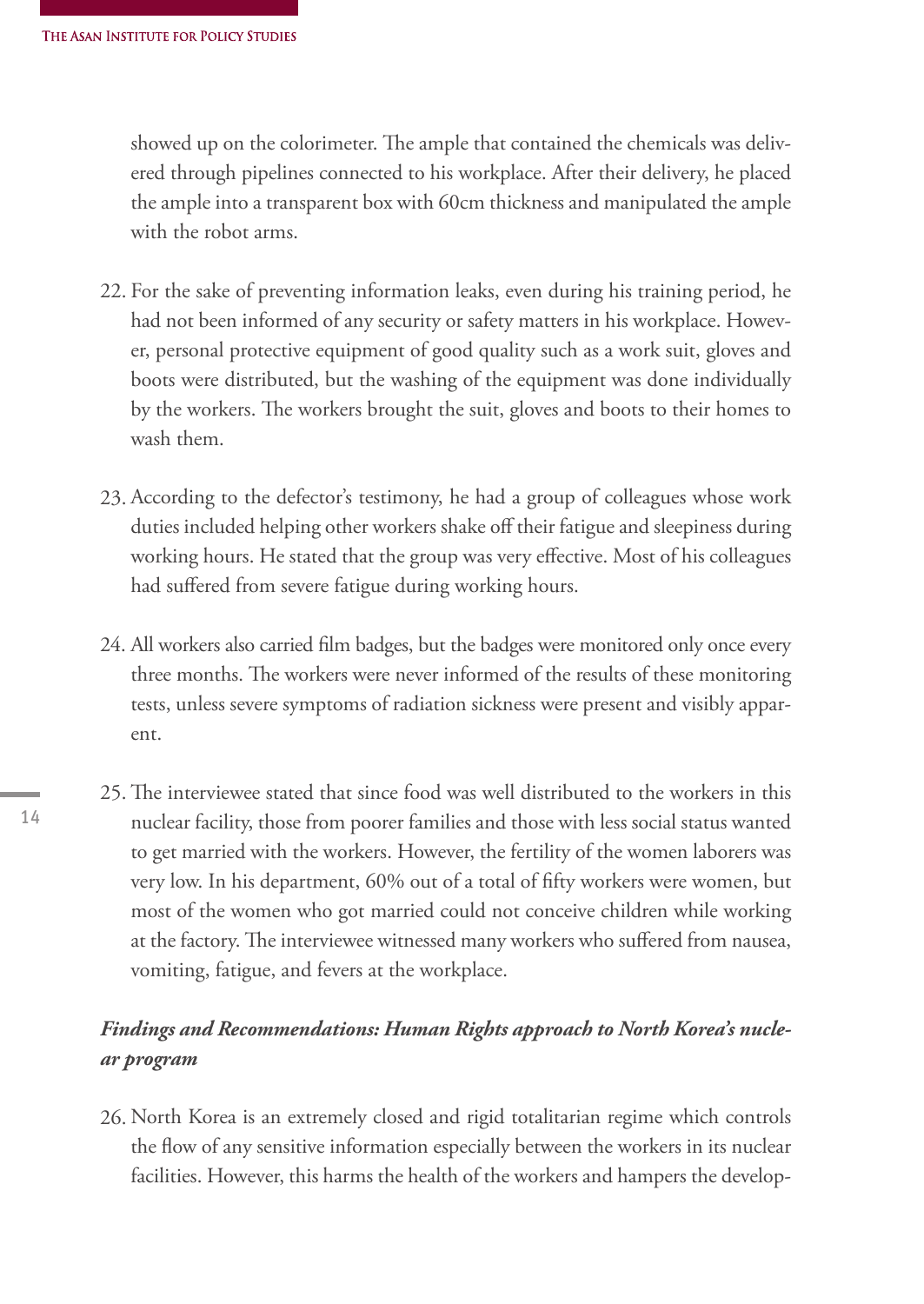ment of safety and security culture in the nuclear and uranium mining facilities.

- 27. There has been no provision of information on occupational safety standards to the workers. This deprives the workers of opportunities to develop their code of conducts with regard to occupational hazards and safety.
- 28. The fact that North Korean government distributed food of good quality to the workers at the nuclear facilities, but did not take any responsibility for enhancing work conditions, safety and health of the workers is evidence that supports the observation that North Korea is more interested in how to enhance workers' productivity than how to improve the human rights situation of workers.
- 29. The workers' rights have been seriously violated as a matter of State policy particularly at nuclear facilities. This will not support the morality and legitimacy of North Korea's nuclear program in the long run.
- 30. North Korea's possession of nuclear weapons is being achieved with the sacrifice of North Korean populations as well as the violations of the workers' rights at the nuclear facilities.
- 31. The abandonment of nuclear program under these circumstances may create serious problems with redirection of workers in North Korea's nuclear facilities as well as with any costly cooperative threat reduction program.
- 32. If the level of safety culture and safety standards in the 1990s has been sustained, even peaceful nuclear program under the "Dual Policy of Economic Construction and Nuclear Arsenal Expansion" announced in 2013 may result in a radiological accident, because of human failure. Therefore, the improvement of the safety culture and compliance with international safety standards in order to prevent human failures are urgently in need.
- 33. Based upon these findings, the States concerned should devise how to apply human rights approach to the North Korea's nuclear program in the dialogues and negotiations with North Korea. The States concerned should make every effort to encourage direct and open dialogues between the workers of the States and those of North Korea to discuss how to improve the safety and security culture at North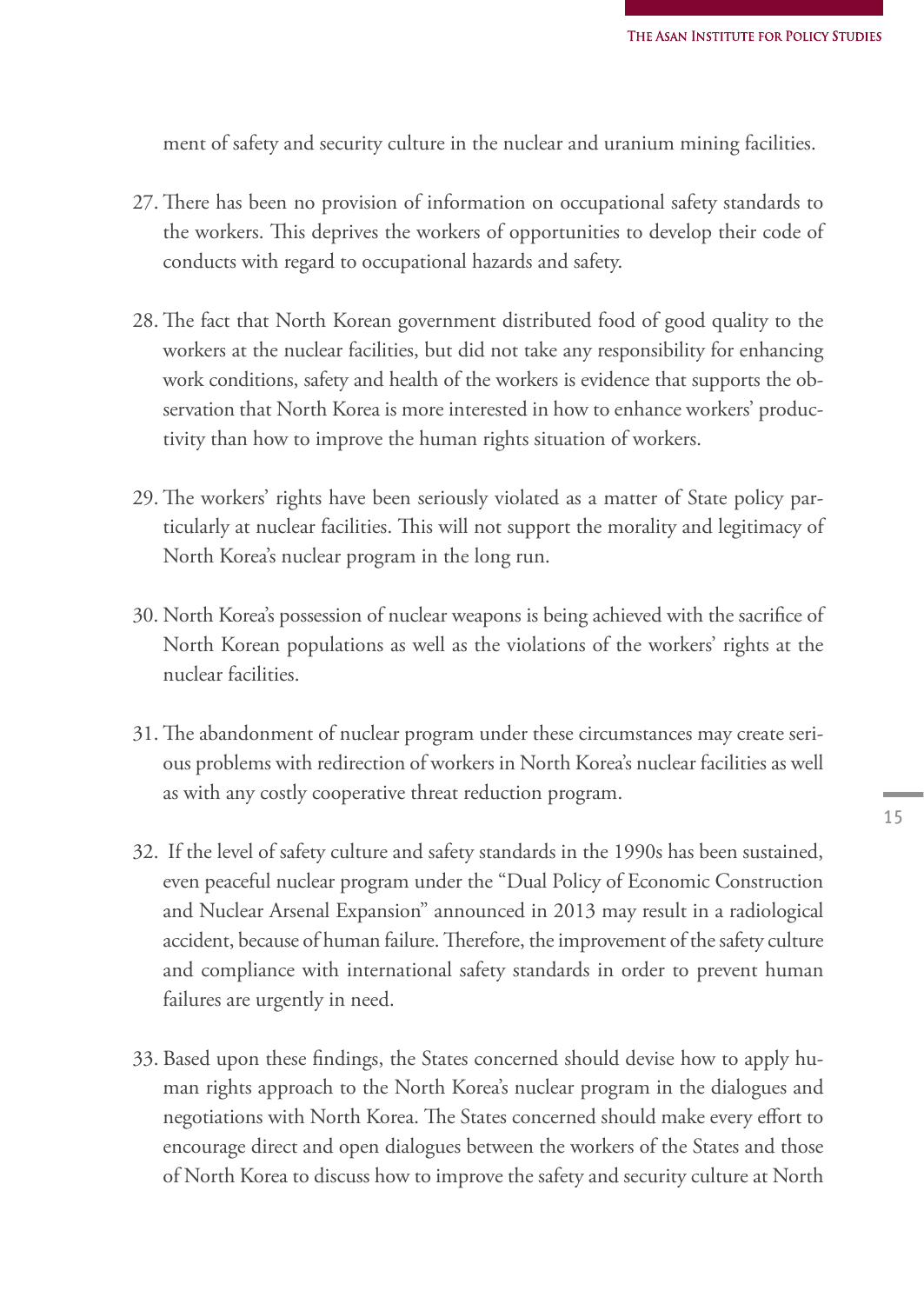Korea's nuclear facilities. Methods to provide information on work conditions and occupational safety standards to the North Korean workers should be devised. In addition, there must be discussions on how to bring justice to the individuals who are responsible for the deprivation of workers' rights particularly in nuclear facilities. The North Korean government should allow the foreign experts on safety culture and safety standards to directly contact nuclear workers, paying attention to the fact that North Korea could not receive any technical assistance on safety from foreign experts since it withdrew from the NPT and the IAEA statute.

34. In this context, we support H.R. 1771, the North Korea Sanctions Enforcement Act that includes promotion of human rights, but with some considerations of the human rights situations particularly at North Korea's nuclear facilities.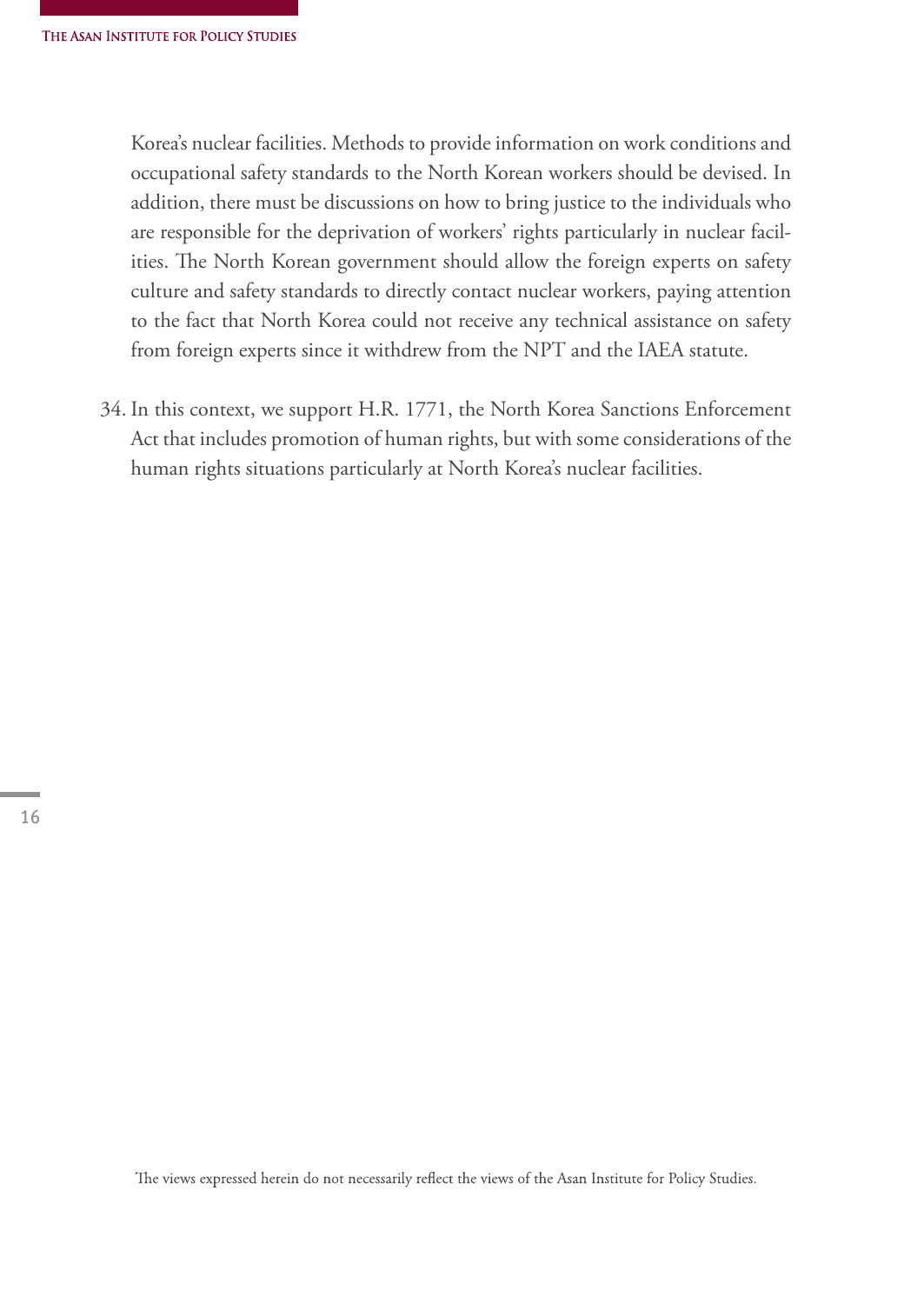- The Radiochemical Laboratory (Reprocessing Plant) was one of the five facilities that the IAEA began to monitor during the freeze in November 1994. The other four facilities are the 5MW(e) Experimental Nuclear Power Plant, the Nuclear Fuel Rod Fabrication Plant, the 50 MW(e) Nuclear Power Plant and the 200 MW(e) Nuclear Power Plant. See IAEA, Application of Safeguards in the Democratic People's Republic of Korea, GOV/2011/53-GC(55)/24 (2 September 2011), p. 4, para. 16. When North Korea submitted its initial report to the IAEA in May 1992, it stated that the laboratory was for training nuclear specialists in separating plutonium and handling nuclear waste. However, during inspections later the same month, the IAEA concluded it to be a reprocessing facility. http://www.nti.org/facilities/750/. 1.
- Pyongsan Uranium Mine was included in an appendix to North Korea's initial report submitted to the IAEA in May 1992. *Ibid*., p. 7, para. 28. 2.
- UN Human Rights Council, Report of the detailed findings of the commission of inquiry on human rights in the Democratic People's Republic of Korea, A/HRC/25/CRP.1 (7 February 2014) (hereinafter UN COI Report). 3.
- *Ibid*., p. 365. para. 1211. 4.
- *Ibid*. 5.
- UN COI Report, p. 320, para. 1027. 6.
- UN COI Report, p. 366, para. 1216. 7.
- UN COI Report, p. 360, para. 1198. 8.
- See Outcome Document of the 2005 United Nations World Summit (A/RES/60/1, paras. 138-140); and UN Secretary-General's 2009 Report (A/63/677) on Implementing the Responsibility to Protect. 9.
- UN COI Report, p. 366, para. 1226 (a). 10.
- UN COI Report, p. 370, para. 1223. 11.
- 12. UN COI Report, p. 370, para. 1224.
- UN COI Report, p. 370, para. 1225 (a). 13.
- UN Secretary-General's 2009 Report (A/63/677) on Implementing the Responsibility to Protect, p. 25, 14. para. 57.
- UN Secretary-General's 2009 Report (A/63/677) on Implementing the Responsibility to Protect, p. 25, 15. para. 58.
- 16. See, for example, UNSC resolutions 1718 (2006), 1874 (2009), 2087 (2013) and 2094 (2013). The measures of these resolutions include arms embargos, WMD programs-related embargos, a ban on the export of luxury goods, individual targeted sanctions such as a travel ban and/or an assets freeze, and a ban on the provision of financial services or the transfer of financial or other assets. For the details, visit the 1718 Committee website. http://www.un.org/sc/committees/1718/.
- UN COI Report, p. 6, para. 8. 17.
- Shengli Niu, The role and activities of the ILO concerning the radiation protection of workers (Ionizing 18. radiation), p. 3.
- United Nations Scientific Committee on the Effects of Atomic Radiation, Sources and Effects of Ionizing 19.Radiation (2010), p. 292, para. 520.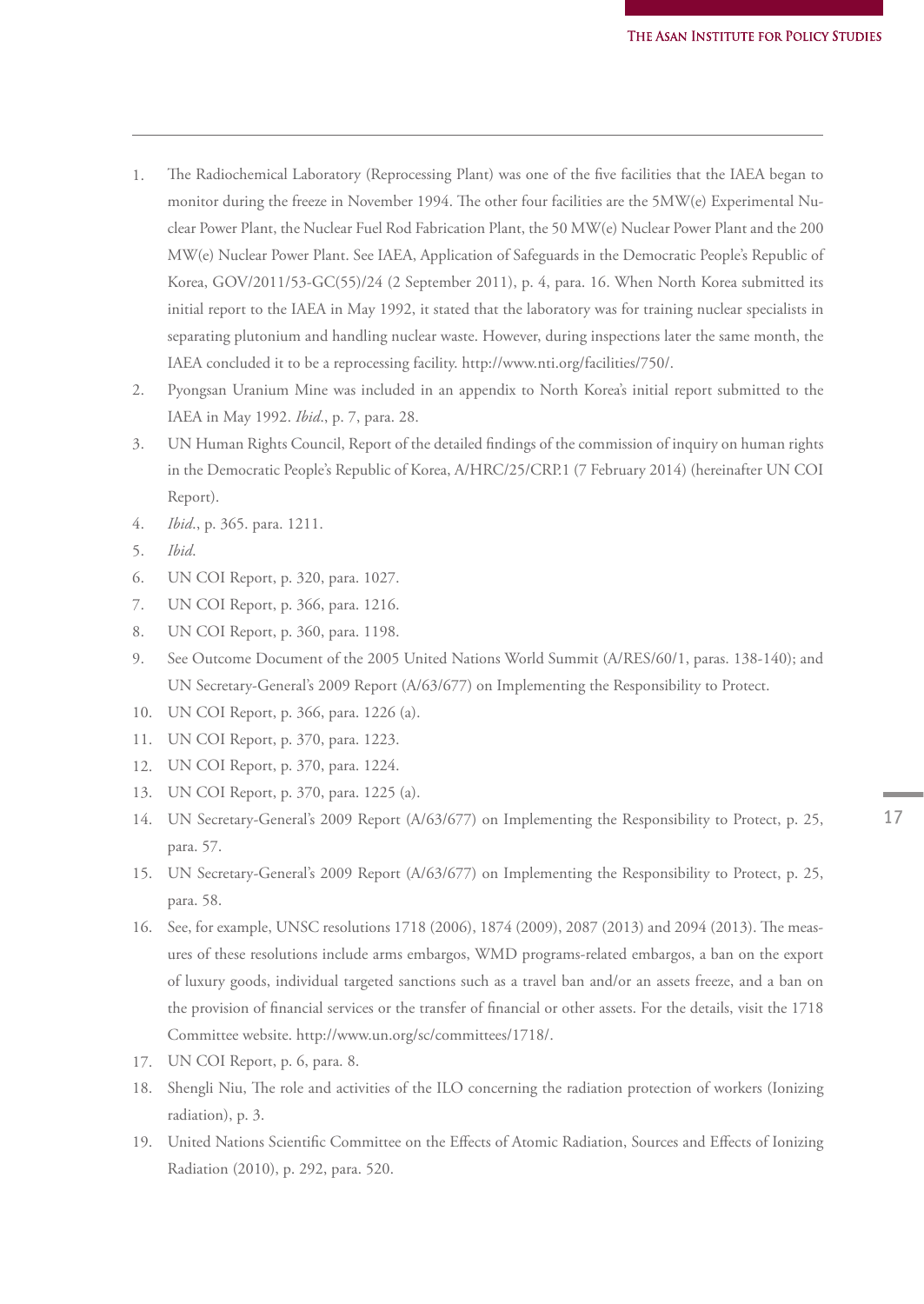- For details on the radiological safety in uranium mines, see J.U. Ahmed, "Occupational radiological safety 20. in uranium mines and mills", IAEA Bulletin, Vol. 23, No. 2, pp. 29-32.
- "This finding is reinforced by the fact that work conditions are so inhumane that the work cannot be said 21. to serve any legitimate, rehabilitative purpose. Surviving on starvation food rations, the prisoners are forced to work without pay for 9-12 hours every day of the week. Work that was normally be undertaken by machines or beasts of burden (e.g. ploughing or coal extraction) must be carried out manually in the DPRK's prisons, using rudimentary tools. If prisoners fail to fulfil their onerous daily work quotas or accidentally damage prison property, they are subject to torture and inhuman punishment, including beatings, solitary confinement and cuts to their already meagre food rations. Deadly work accidents are very frequent because little consideration is given to work safety." UN COI Report, pp. 250-251, para. 802.
- "The conditions in the mines were treacherous, and work conditions severe. Many workers enslaved in the 22.mines died from accidents or diseases contracted in the mines caused by the dust." UN COI Report, p. 277, para. 873.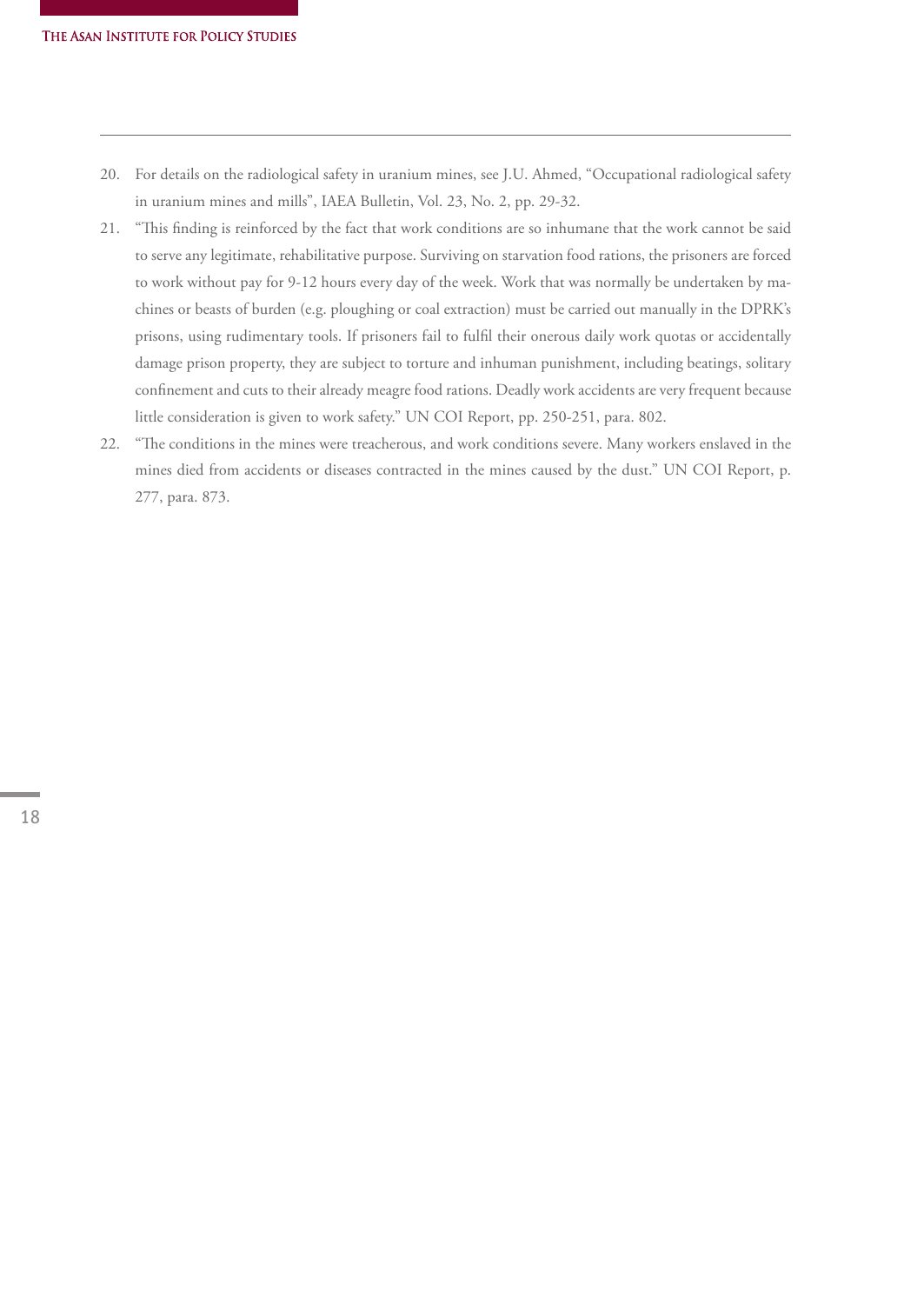

**Shin Chang-Hoon** is a Research Fellow and the Director of the Center for Global Governance at the Asan Institute for Policy Studies. Previously, he taught public international law, international organizations, international economic law and the law of the sea at Seoul National University and Myongji University. Dr. Shin has been an active participant in international conferences held at the International Maritime Organization and is a member of the Compliance Group established by the 1996 London Protocol to the Convention on the Prevention of Marine Pollution by Dumping of Wastes and Other Matter. Dr. Shin's research focuses on dispute settlement, the law of the sea, international environmental law, international humanitarian law and the study of the nonproliferation regime. He received a B.S. and an L.L.M from the School of Law at Seoul National University, and a D.Phil. from the University of Oxford.